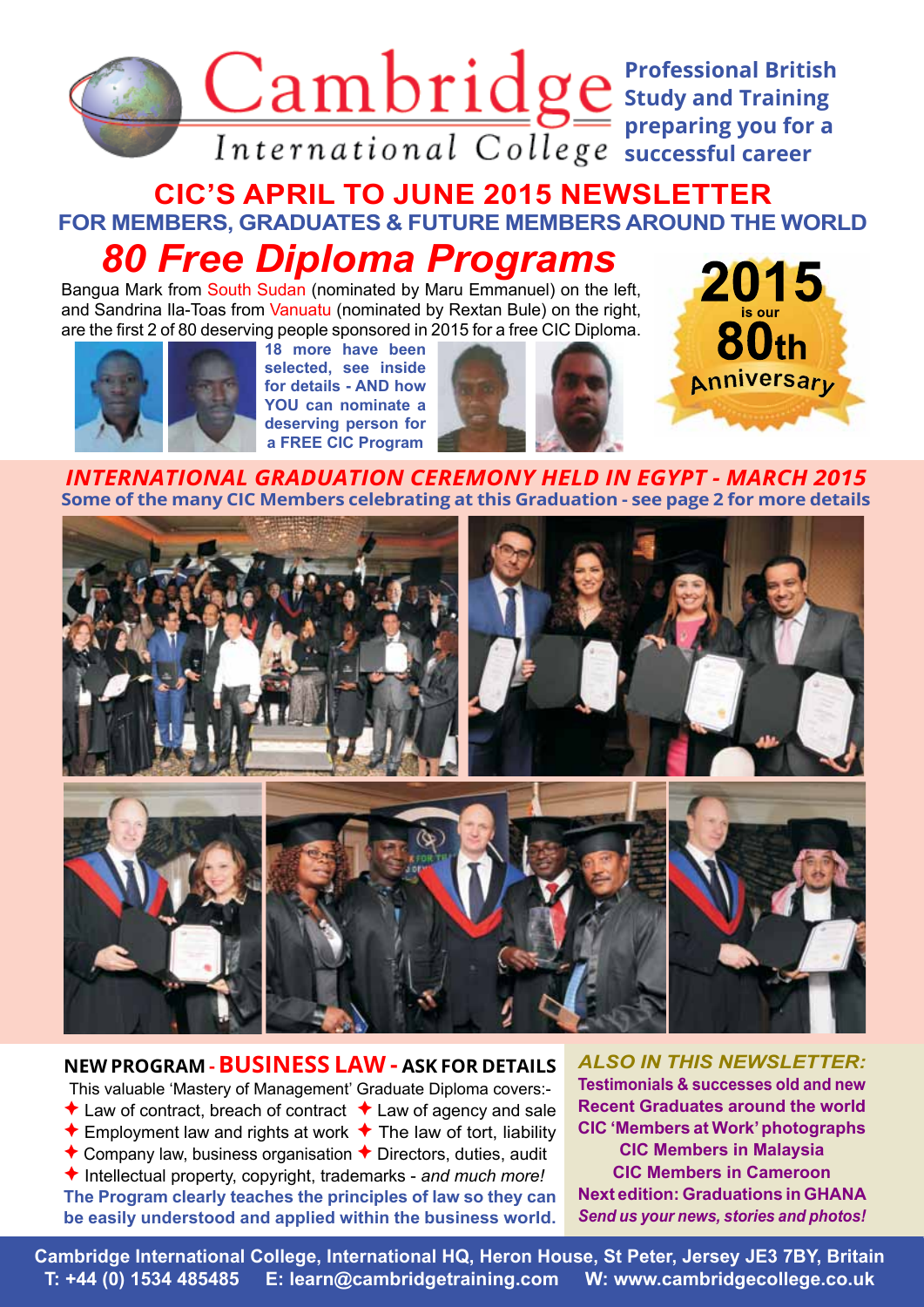*CIC INTERNATIONAL GRADUATION - A SPECIAL CEREMONY HELD IN EGYPT Attended by CIC's Director of Studies, with Members from nearly 20 countries around the world, the event was conducted by CIC's Affiliate for Egypt - SPARK for Training & Development*



*Members, families, friends, and special guests, attended from countries worldwide including: Egypt, Ethiopia, Kuwait, Nigeria, Oman, Qatar, Saudi Arabia, Sierra Leone and Yemen, many are pictured here*



The Graduation was a spectacular and happy occasion; nearly 200 attendees received CIC awards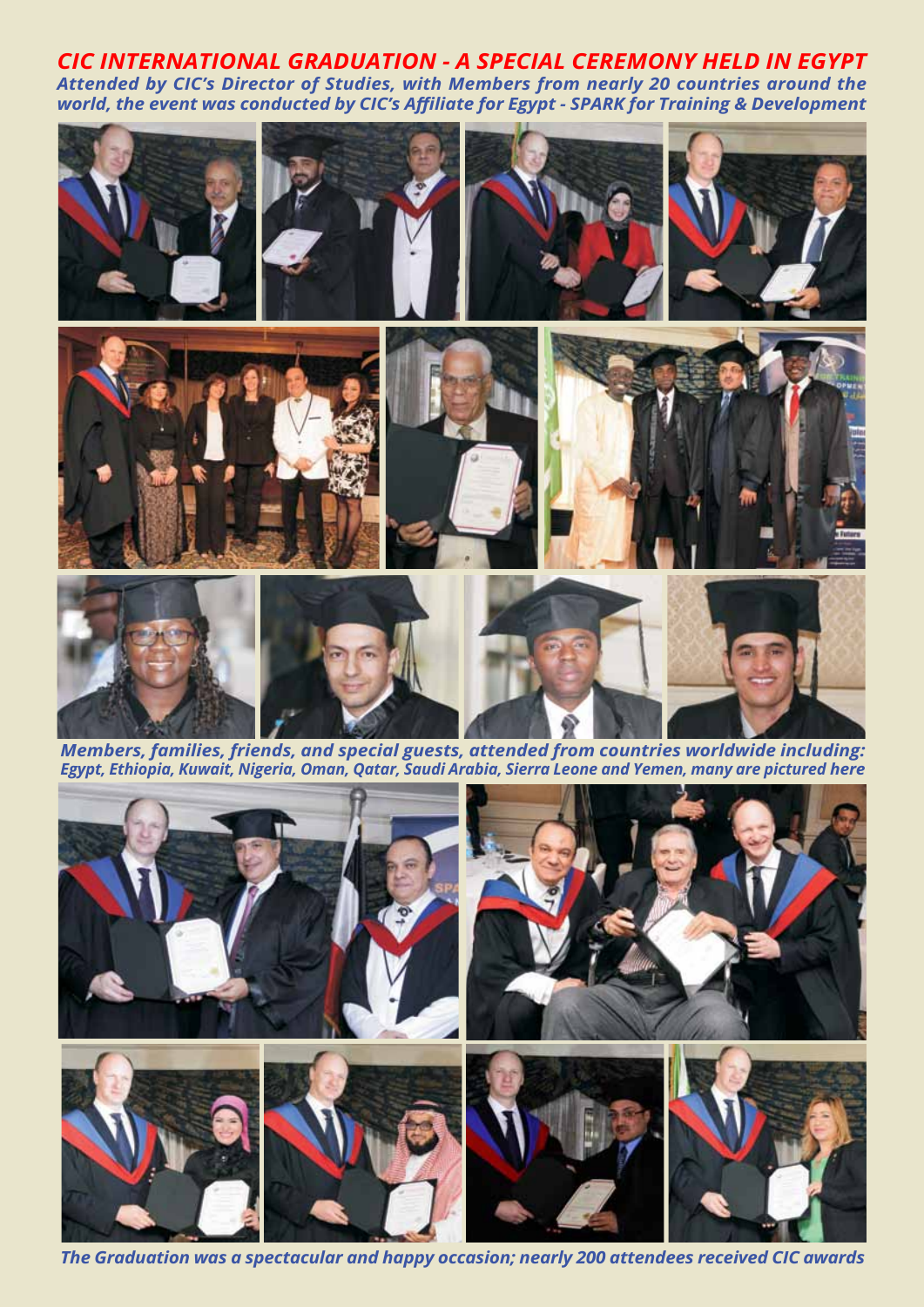# **This year - 2015 - is CIC's 80th Anniversary!**

*As part of the CELEBRATION of CIC's 80 year history, CIC is sponsoring 80 deserving people for FREE CIC Diplomas. The first 20 being sponsored are shown here with the person who nominated them, and the reason why he/she was nominated (and see front page). There are STILL 60 MORE FREE PROGRAMS AVAILABLE IN 2015 - you can nominate people for a FREE Diploma by sending a Nomination Form to CIC - see opposite (more Nomination Forms can be requested by email or post)*

*Recipient Nominator*

(Kenya)

*Recipient Nominator* Ermengada Felix







Program: Essential Everyday English Pascal wrote: "*Mrs Felix needs to improve her English and gain a Diploma from a reputable College like CIC.*"

Jennifer Motsumi

**Recipient Mominator<br>
Jennifer Motsumi** Edith Mokone (Botswana)





Program: Purchasing & Resourcing Edith wrote: *"Ms Motsumi would like to enhance and further her ambition in business and industry."*

*Recipient Nominator* Tsorhey Michael Botchway Bernard (Ghana)





*Recipient Nominator* Aka Bossen Noel (Cote D'Ivoire)





Program: Admin/PA Secretarial Duties Aka wrote: *"Mr Boli requires career advancement which will help him in his career and to advertise CIC."*



Program: Sales & Marketing Elijah wrote: *"Michael would like to develop into a top class sales person, which study with CIC can achieve."*

*Recipient Nominator* Augustine Saidu (Liberia)



Program: Workplace Health & Safety Augustine wrote: *"Mr Gaye has a poor education and financial background but feels he will succeed after CIC study."*

*Recipient Nominator* Malish James Lagu Henry Dago (United States of America)



Program: Stores Management Lagu wrote: *"Mr Malish wishes to improve his skills, job prospects and earn a better salary."*

**Recipient Mominator<br>
Kelvin M'Hango Stephen Miti** Kelvin M'Hango (Zambia)



Program: Logistics & Supply Chain Stephen wrote: *"Mr M'Hango has followed CIC for years but could not enrol due to financial constraints."*

Michael Mogere Elijah Ombworo *Recipient Nominator* Adewumi Jacobs Seyon Lanre







Program: Tourism & Travel Management Seyon wrote: *"Mr Adewumi works in an environment where the Diploma will enable him to gain promotion."*

*Recipient Nominator* Muntam Chakumati Tony Chawarin (Papua New Guinea)





Program: Logistics & Supply Chain Tony wrote: *"Mr Chakumati is a driver and feels strongly his life would be better if he undertakes a CIC Program."*

*Recipient Nominator* Ngoti Chalunga Arkano Baraka





Program: Project Management Arkano wrote: *"Ngoti is working in a Project of School Support but needs knowledge of Project Management."*

**Recipient Mominator<br>
Sselubiri Martin Colour Ouma** Sselubiri Martin

(Uganda)





Program: Sales & Marketing Odour wrote: *"Mr Sselubiri works in a business but lacks the right training and finances to further his education."*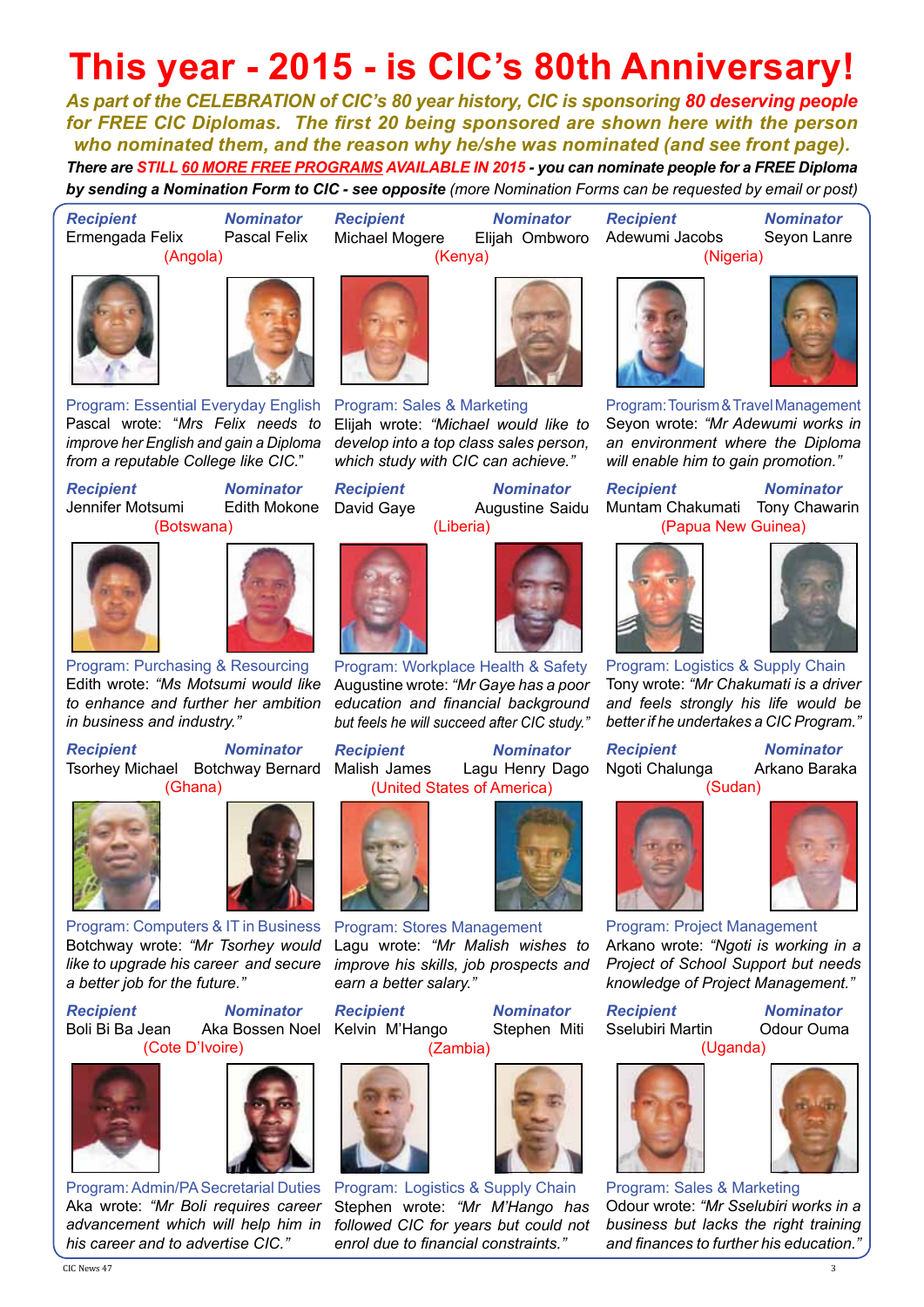*Recipient Nominator* Fatorma Kallon

(Sierra Leone)





Program: Sales & Management Fatorma wrote: *"Ms Koroma wishes to expand her practical experience in this field but she has no funds."*

*Recipient Nominator* Andrew Ladasi Charles Sisimia (Solomon Islands)





Program: Classroom Management Charles wrote: *"Mr Ladasi has passion to qualify as a teacher which he will do through CIC professional training."*

*Recipient Nominator* Ntombizanele Matwa Joseph Lukyamuzi (South Africa)



Program: Tourism & Travel Management Joseph wrote: *"Ms Matwa has consistently shown an interest in the travel and tourism industry."*

*Recipient Nominator* Sindi Tsabedze Mathokoza Masuku (Swaziland)



Program: Accounting & Finance Mathokoza wrote: *"Ms Tsabedze is a dedicated young lady who wants to secure employment in business."*



**Recipient Mominator<br>Tunu Sarungi Hasham Mkonde** Hasham Mkondella

(Tanzania)



Program: Management & Administration Hasham wrote: *"Tunu seeks a managerial job and a qualification to help her for degree studies."*

*Recipient Nominator*

Afoke Thelma (United Arab Emirates)





Program: Sales & Marketing Afoke wrote: *"Mr Mnoli is a hard working person who wants to study a Program for his intended career."*

*IF YOU WOULD LIKE TO NOMINATE A DESERVING PERSON FOR A FREE CIC DIPLOMA PROGRAM, COMPLETE THIS NOMINATION FORM*

|                                                                                                                                                                                                                                | <b>PHOTOGRAPH</b><br><b>OF PERSON</b>  |
|--------------------------------------------------------------------------------------------------------------------------------------------------------------------------------------------------------------------------------|----------------------------------------|
|                                                                                                                                                                                                                                | <b>BEING</b>                           |
|                                                                                                                                                                                                                                | <b>NOMINATED</b><br>- A PHOTO IS       |
|                                                                                                                                                                                                                                | <b>ESSENTIAL</b>                       |
| CIC Program selected (see list below): Note and the control of the control of the control of the control of the control of the control of the control of the control of the control of the control of the control of the contr |                                        |
| State why you think the person you nominated DESERVES a FREE CIC Study & Training Program:                                                                                                                                     |                                        |
|                                                                                                                                                                                                                                |                                        |
|                                                                                                                                                                                                                                |                                        |
| YOUR Name: Note and the second contract of the second contract of the second contract of the second contract of the second contract of the second contract of the second contract of the second contract of the second contrac |                                        |
|                                                                                                                                                                                                                                | <b>YOUR</b><br>PHOTOGRAPH**            |
|                                                                                                                                                                                                                                | - THE PERSON                           |
|                                                                                                                                                                                                                                | <b>MAKING THE</b><br><b>NOMINATION</b> |
| <b>Nomination Notes:</b>                                                                                                                                                                                                       | - A PHOTO IS                           |
| (1) Nomination Forms can be sent to CIC by post or email at ANY time during 2015.<br>(2) You cannot nominate yourself. (3) All nominees must be at least 18 years old.                                                         | <b>ESSENTIAL</b>                       |
| (4) You can nominate up to 10 people. (5) A person can only be nominated once.                                                                                                                                                 |                                        |
| (5) A person can be nominated for one of: Accounting & Finance; Advertising & PR;<br>Business Administration; Business Economics; Bookkeeping; Classroom Management; Communication;                                            |                                        |
| Computers & IT; English; Health & Safety; Hotel Management; Human Resource/Personnel Management;                                                                                                                               |                                        |
| Insurance; International Business; Logistics & Supply; Management; Office Administration; PA/Secretarial;<br>Project Management; Purchasing & Resourcing; Sales & Marketing; Stores Management; Tourism & Travel.              |                                        |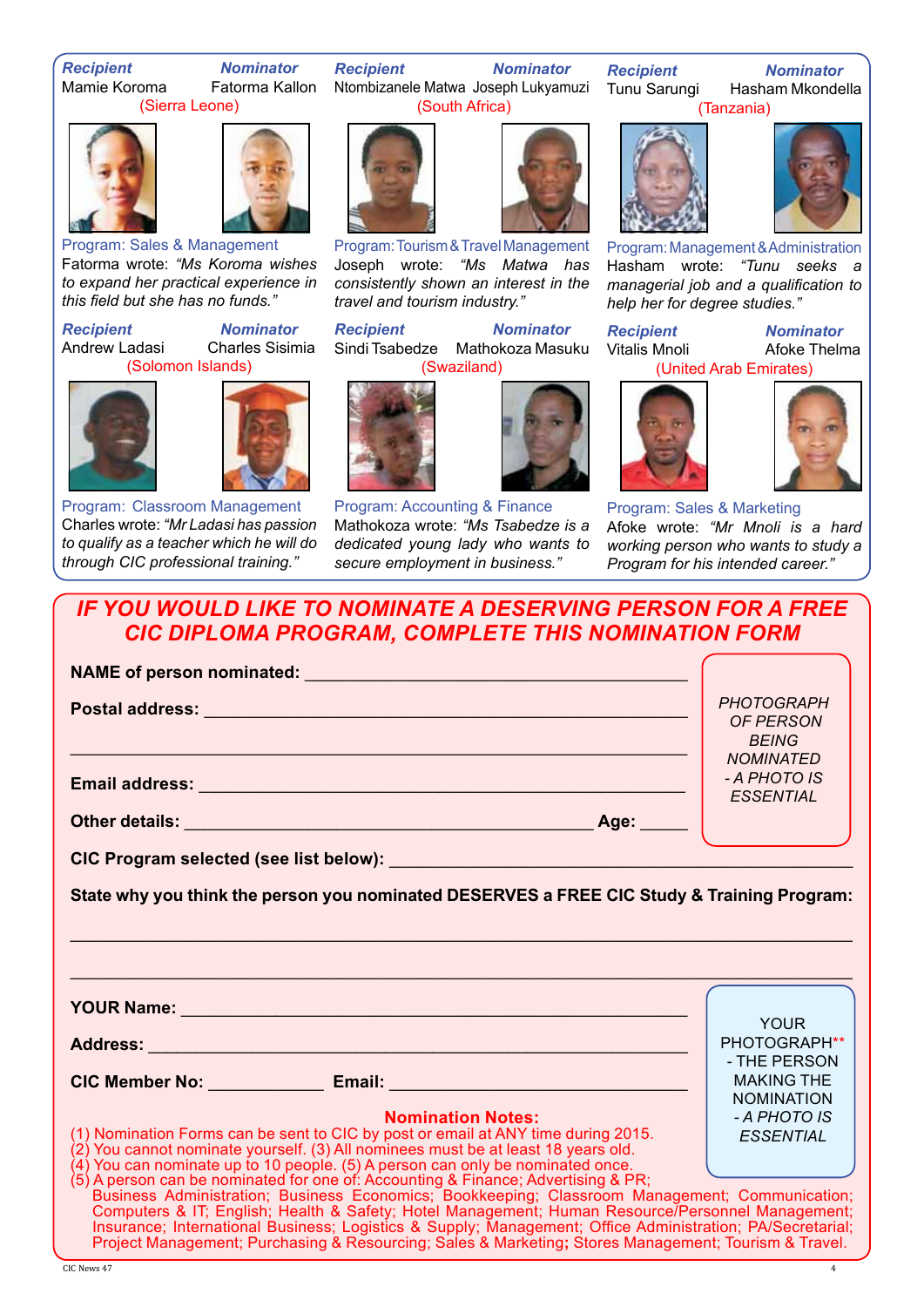#### **MEMBERS WHO SUCCESSFULLY COMPLETED THEIR STUDIES RECENTLY, AND GAINED BACCALAUREATES, EBA, AMBA/MBAs, HONOURS & HIGHER DIPLOMAS, INCLUDE:**



**ABUBAKAR S BELLO BAC HUMAN RESOURCE ADMINISTRATION (NIGERIA)**



**AYISHA AHMED AZUMAH AMBA/MBA ORGANIZATIONAL MANAGEMENT (GHANA)**



**ALTHEA POWELL BAC HOSPITALITY MANAGEMENT (JAMAICA)**



**TAFADZWA P MACHABE HD BUSINESS ACCOUNTING & FINANCE (SOUTH AFRICA)**



**BOTSALANO BARUTI AMBA/MBA BUSINESS MANAGEMENT (BOTSWANA)**



**CHRISTIANA P M BAUN BAC HUMAN RESOURCE ADMINISTRATION (SIERRA LEONE)**



**ABDULLAH GHANNAM BAC BUSINESS ADMINISTRATION (SAUDI ARABIA)**



**AKINSANYA ABIODUN AMBA/MBA HUMAN RESOURCE MANAGEMENT (NIGERIA)**



**AMJAD SHARAF SHURAFA BAC BUSINESS ADMINISTRATION (ISRAEL)**



**DAVID GRISDALE HD HUMAN RESOURCE ADMINISTRATION (ENGLAND)**



**IRENE NKETIAH AMBA/MBA ORGANIZATIONAL MANAGEMENT (GHANA)**



**JANKI DAVID HLAAHLA BAC HUMAN RESOURCE ADMINISTRATION (LESOTHO)**



**HAMZA ABID HUSSAIN BAC BUSINESS ADMINISTRATION (UNITED ARAB EMIRATES)**



**RAWAD AMEEN AL SHIKH AMBA/MBA ORGANIZATIONAL MANAGEMENT (SYRIA)**



**A GADZHIMAGOMEDOV BAC BUSINESS ADMINISTRATION (RUSSIA)**



**OKOME AUDREY DJENA HD MATERIALS MANAGEMENT (GHANA)**



**MOGES NEGUSSIE KASSA AMBA/MBA PROJECT MANAGEMENT (ETHIOPIA)**



**JOHN BLANCHARD BAC BUSINESS ADMINISTRATION (DOMINICA)**



**ROSE ACHIENG OBURE BAC MATERIALS & LOGISTICS ADMINISTRATION (KENYA)**



**LYON SALIA AWUAH AMBA/MBA ORGANIZATIONAL MANAGEMENT (GHANA)**



**MUSTAPHA KAI SWARAY BAC PROJECT ADMINISTRATION (SIERRA LEONE)**



**RUFUS K MOISEEMAH HD MATERIALS MANAGEMENT (KUWAIT)**





**JEAN NTABAKIVINDIMWE BAC FINANCIAL ADMINISTRATION (RWANDA)**



**MOHAMED A MOHAMED BAC BUSINESS ADMINISTRATION (EGYPT)**



**WONDWOSSEN REGASSA AMBA/MBA JACQUES LUABA MBIYA AMBA/MBA PROJECT MANAGEMENT (ETHIOPIA)**



**DANIEL SEYON-LANRE BAC BUSINESS ADMINISTRATION (NIGERIA)**



**KAZEMBE PETER HD SALES & MARKETING ADMINISTRATION (ZAMBIA)**



**SAMUEL K NG`AMBI AMBA/MBA FINANCIAL MANAGEMENT (TANZANIA)**



**ALEMAYEHU SEMAYAT BAC BUSINESS ADMINISTRATION (ETHIOPIA)**



**WALAA DIAB BAC BUSINESS ADMINISTRATION (QATAR)**



**BUSINESS MANAGEMENT (ZAMBIA)**



**FOFANAH ISATTA BAC BUSINESS ADMINISTRATION (SUDAN)**



**ANTHONY S SACKOR HD BUSINESS ADMINISTRATION (GHANA)**



**MASSUMBA V CHILUNDA AMBA/MBA HUMAN RESOURCE MANAGEMENT (ANGOLA)**



**NOELLA KIGEHI MADAGA BAC HUMAN RESOURCE ADMINISTRATION (KENYA)**

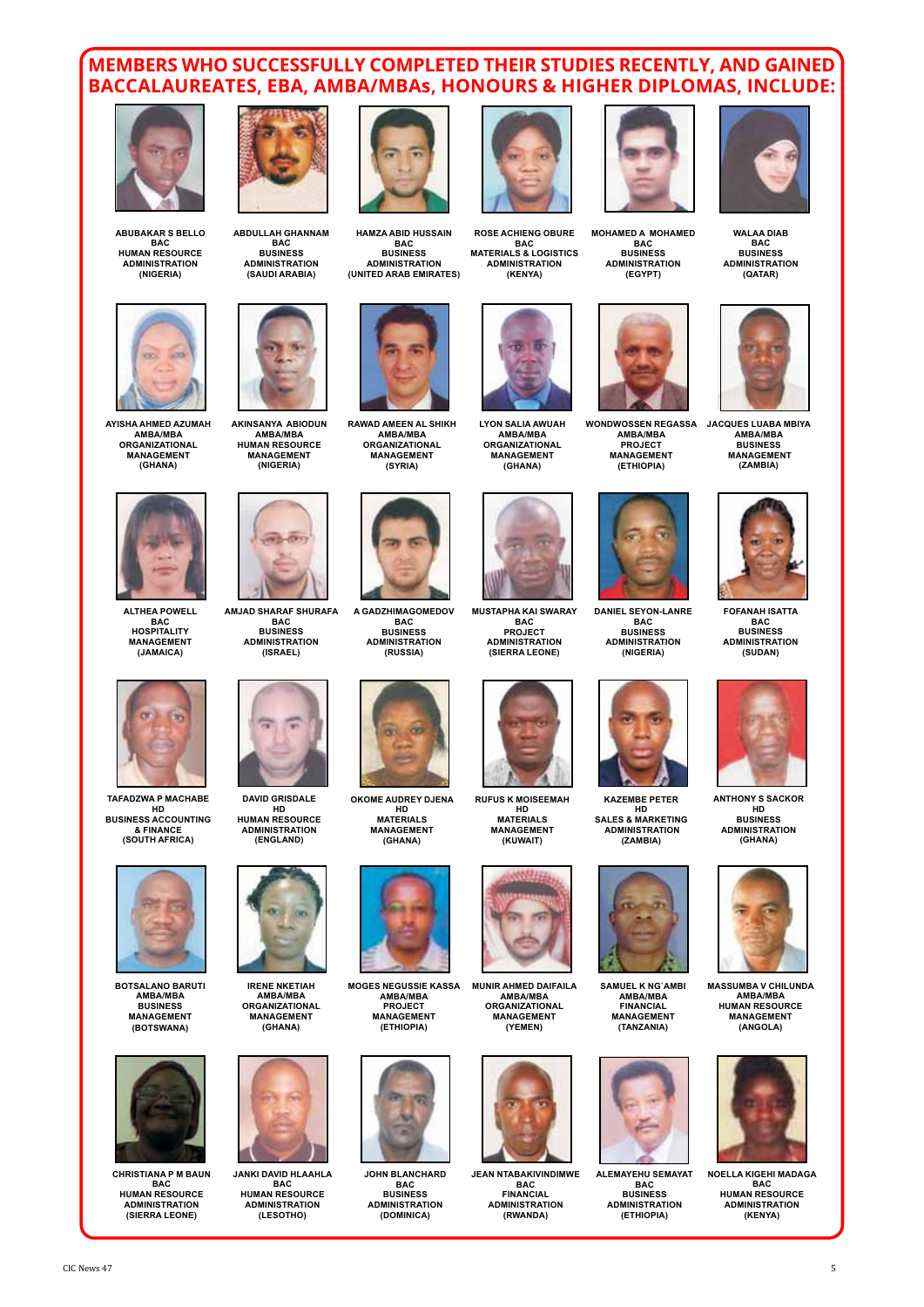#### **SOME OF THE GREAT MANY 2015 NEWS AND SUCCESS STORIES RECENTLY RECEIVED FROM CIC MEMBERS AND GRADUATES WORLDWIDE**

#### **Brown Saranji wrote from Angola:**

"After completing my International Purchasing Diploma with CIC I got a job with an Oil and Gas Company as a buyer and gained access to my academic Bachelor of Business Administration with Atlantic International University."

#### **Masa David Orapeleng, Botswana, wrote:**

"After successfully completing my Diploma with your institution I have gained that sense of respect. I am happy you are in a serious business of breeding professionals. Thanks a hundredfold CIC!! I am coming back for more expert studies from CIC."

#### **Boniface Rwigemera wrote from Rwanda:**

"I completed Business Management and Business Finance which resulted in promotion to Director and a great salary increase. I was accepted then for MBA with Karnataka University. I prefer flexibility without sacrificing quality and only CIC does this the best."

#### **Yonus Negussie, Ethiopia, wrote:**

"After I finished Business Management study with CIC in 2014, I got appointed as Manager of Airport Services in Tel Aviv, Israel. I express my gratitude as your study elevated my career to high level and promoted me up the ladder. Thank you so much!"

#### **Alex Ojok wrote from South Sudan**

"I thank CIC for making my future brighter! I have been admitted to Amity University for a Bachelors in IT, due to your enriched Diploma in Computers and IT. Further, I was promoted to Senior Management in my organisation and my salary has been raised."

#### **Justin Mingle Nyarko Teye, Ghana, wrote:**

"CIC is a true College that gives global recognition. On presenting my Diploma I was congratulated and offered upward adjustment on my salary. More and more Ghanaians will also enjoy the good things CIC offers. I look forward to big opportunities in the future."

#### **Teiba Riongary Mamu wrote from Solomon Islands:**

"The Modern Management & Administration course is 'AWESOME'! The course gave practical knowledge which makes me feel confident to ply my skills in administration. I plan to enrol in another course, which is simple, practical and the price is affordable."

#### **Lugala Richard, Uganda, wrote:**

"Since I started the CIC Training on Logistics & Supply Chain I got the position of Administrative Officer with 'Internews', because most of the questions asked were in my course. I thank CIC for fruitful materials and the skills you impart to career seekers."

#### **Rodiane Romina Balzan wrote from Malta:**

"After completing the International Diploma in Purchasing I can clearly adapt my extra knowledge to my work. I have achieved an educational award in respect to my job at professional level. I re-enrolled for the diploma in Logistics & Transport Management."

#### **Bakary Touray, The Gambia, wrote:**

"I am happy to inform you that because of the valuable CIC certificate, I am now holding a high post of the Director of Population Affairs. I really thank God for the day when I read about your College."

#### **Jovana Mbuyo wrote from Kenya**

"I obtained a diploma in Management and Administration and am currently working for the United Nations as a programme associate. My appreciation goes to the management of CIC for the successful programmes which have supported millions of people worldwide."

#### **Spencer Noal**, **Vanuatu, wrote:**

"I was offered a scholarship by the Vanuatu government because I had a Diploma at Cambridge. That gave me a lot of back up for the approval of my scholarship. I have to take time to thank the College for their support without which I would not get this far."

















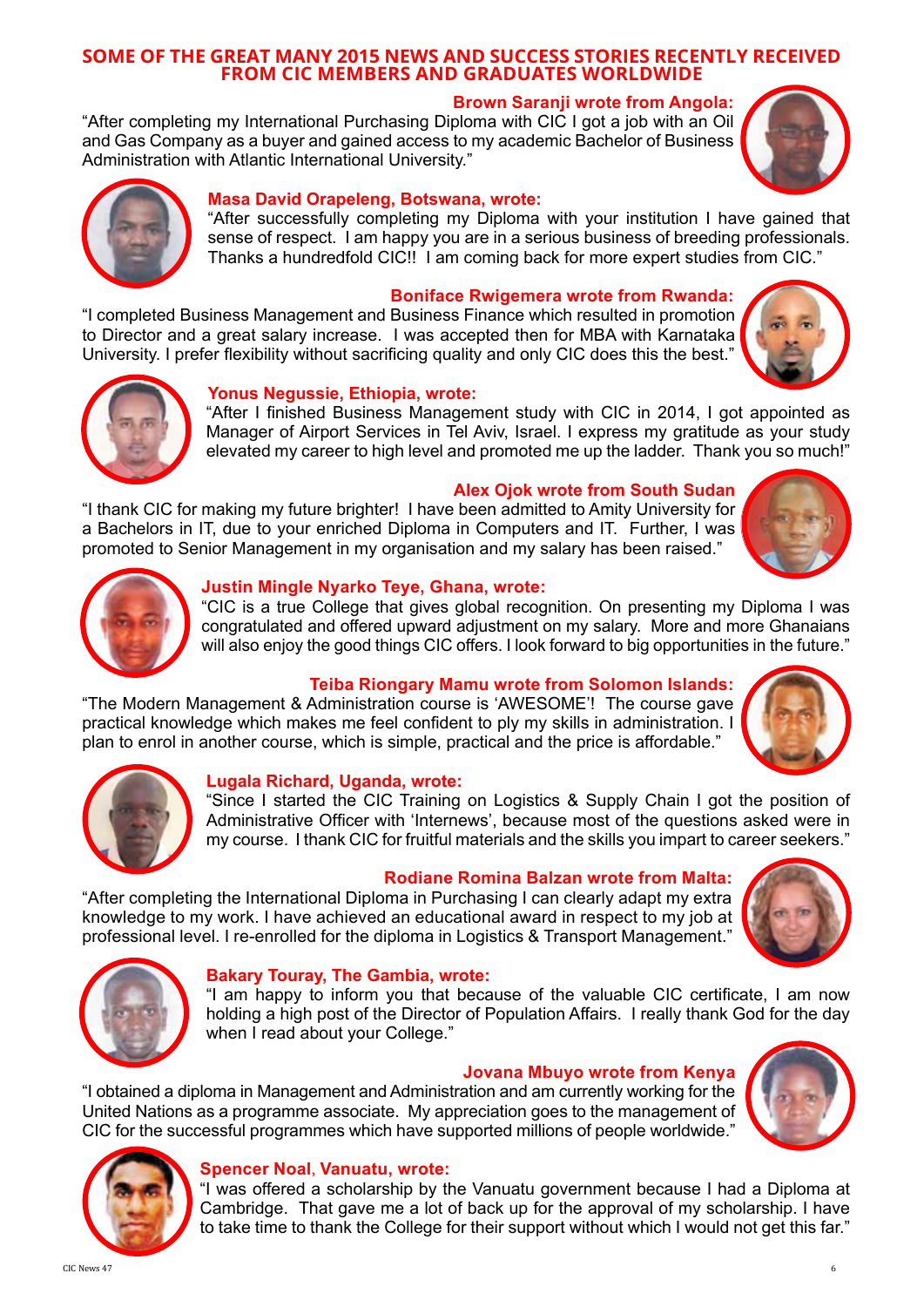#### **HERE ARE SELECTIONS OF NEWS AND SUCCESS STORIES FROM CIC MEMBERS AND GRADUATES WORLDWIDE FROM THE PAST 80 YEARS - A HISTORY OF SUCCESS!**

#### **Kenneth Chinjamba from Zambia (2004):**

"On obtaining a CIC Diploma I was promoted to Executive Officer. 3 months later I was appointed to Human Resources Officer and also appointed to the Human Resources Committee, and my salary has gone up considerably - thank you CIC - long live CIC!"

#### **Newman Tom from Papua New Guinea (2005):**

"Since I received my CIC Diploma my salary has increased by 100%, and now I am managing a large appliances branch for the company. I would not be so far ahead of others without such valuable CIC Training. Thank you all at CIC!"

#### **Francis Banda from Malawi (2006)**

"CIC is indeed an internationally recognised college. My boss has increased my salary by 60% since I gained my Human Resource Development Honours Diploma, and I hope to secure an even higher paying job in the near future."

#### **Carol Walmsley from England (2003):**

"With my CIC diplomas I was given full membership of the Institute of Leadership and Management and have really improved in HR. One of the best things I have ever done was study with you, your study manuals are comprehensive yet easy to understand."

#### **Yatta Miriam Katta from Sierra Leone (2007)**:

"As a result of my CIC Honours Diploma in Business Administration, which I found very interesting and practical, I have been promoted to a senior position and I am now a member of the Management Board. Thank you so much for your rewarding courses."

#### **Muhammed Khalai from Kuwait (1981):**

"Thank you for awarding me your valued Diploma. My manager has recommended me for promotion to a senior grade. I shall enrol myself for a management course in the very near future."

#### **M M Richards from Barbados (1983):**

"I am writing to thank you and all the tutors who took part in my success. I have now secured a very good job and I am optimistic about my future. I will be proceeding to another course at the next level with you in bookkeeping."

#### **Alinga Lokallo from Uganda (1999):**

"I trained and obtained your Diploma in Modern Management. My employers hugely respected this prestigious award, and I now have a great job with very good fringe benefits including a car and a house and all thanks to you. Now my future is certain!"

#### **Rob Maposa from South Africa (1996):**

"Thank you for the diploma on sales management and marketing. When I showed it to my manager I was highly praised for my achievement and my salary was raised by being doubled. Many thanks to the College."

#### **Elias Kalinga from Tanzania (2008):**

"Thank you for your training and making my dreams come to pass. With CIC's Honours Diploma on Materials Management I got selected for a Post Graduate Diploma in Supply Chain Management overseas. CIC is recognized worldwide!"

#### **Christopher Athian Door from South Sudan (2011):**

"I am so happy to have the Diploma this year because I was appointed to a managerial position by my Federal State Government. I needed my Diploma to be supportive to my position. I am now studying with CIC for the Baccalaureate in Project Administration."

#### **Reasul Golam from Saudi Arabia (1991):**

"Because of your well-produced and easily-understood Manuals my dream came true. With my diploma, on my first application I was transferred from housekeeping to Records Department with a much higher salary and better working conditions - isn't it amazing!"